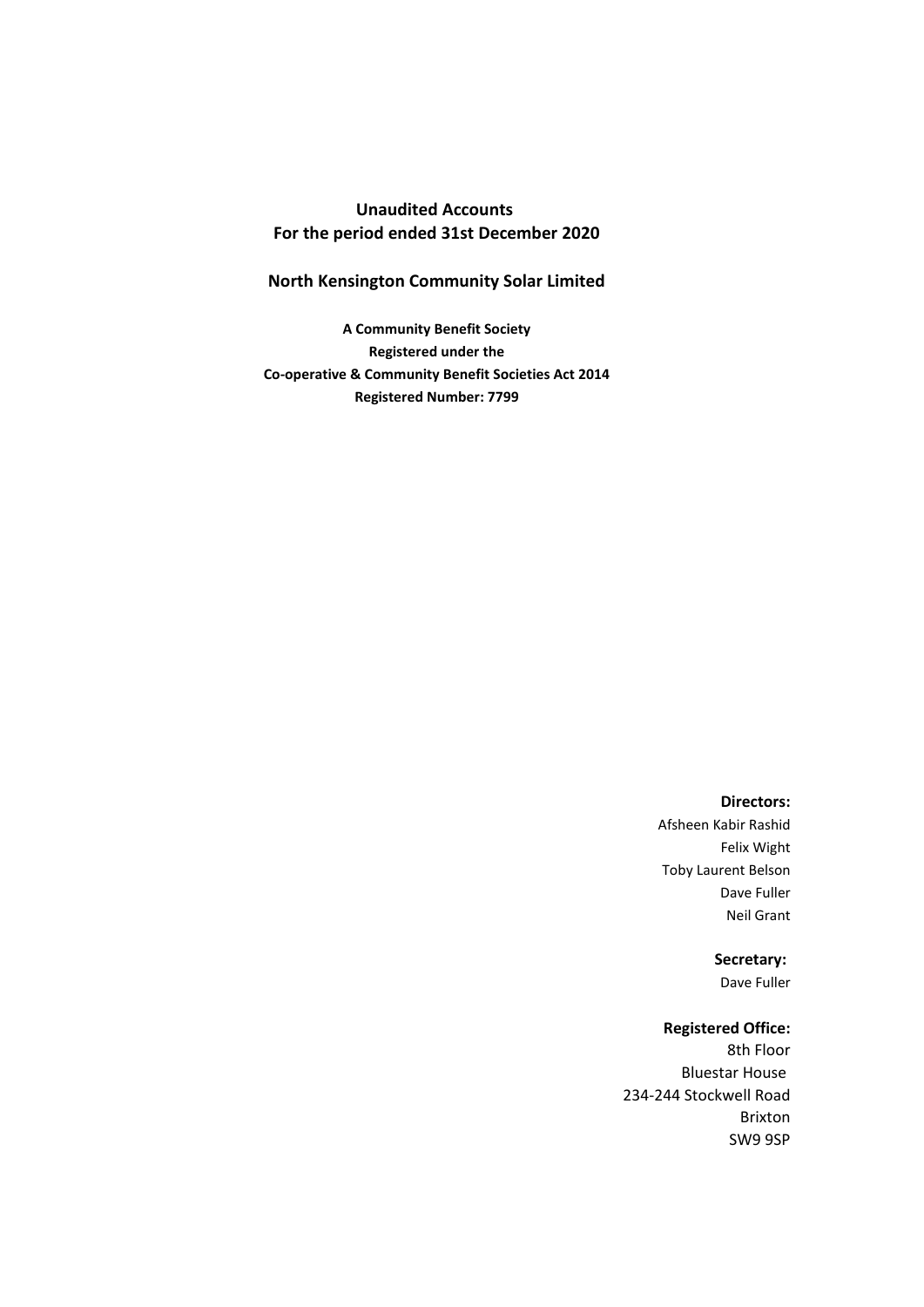## **North Kennsington Community Solar Unaudited Balance Sheet As at 31st December 2020**

|                                       | <b>Note</b> | £       | £       | 2020    | 2019   |
|---------------------------------------|-------------|---------|---------|---------|--------|
| <b>Fixed Assets</b>                   | 4           |         |         |         |        |
| Cost                                  |             |         |         | 169,236 | 81,227 |
| Less Depreciation                     |             |         |         | 8,207   | 3,046  |
|                                       |             |         |         | 161,028 | 78,181 |
| <b>Current Assets</b>                 |             |         |         |         |        |
| <b>Bank Account</b>                   |             | 110,114 |         |         | 544    |
| <b>Debtors</b>                        | 5           | 6,208   |         |         | 8,711  |
|                                       |             |         | 116,322 |         | 9,255  |
| Current Liabilities due within 1 year |             |         |         |         |        |
| Interest due to shareholders          | 6           | 2,482   |         |         | 1,392  |
| <b>Community Fund</b>                 | 7           | 809     |         |         | 347    |
| Provision for Inverter                | 8           | 1,736   |         |         | 744    |
| Other creditors                       | 9           | 4,107   |         |         | 2,796  |
|                                       |             |         | 9,134   |         | 5,279  |
| Net current assets                    |             |         |         | 107,188 | 3,976  |
| Liabilities due in more than 1 year   |             |         |         | 125,000 |        |
| <b>Net Assets</b>                     |             |         |         | 143,216 | 82,158 |
| <b>Represented by:</b>                |             |         |         |         |        |
| <b>Shareholders Funds</b>             |             |         |         |         |        |
| Repayable Ordinary shares at £1 each  | 10          |         |         | 159,192 | 81,931 |
| <b>Reserves</b>                       |             |         |         |         |        |
| <b>Retained Earnings</b>              |             |         |         | 227     |        |
| Income and expenditure                |             |         |         | 16,203  | 227    |
|                                       |             |         |         | 143,216 | 82,158 |

### **Statements:**

The Co-operative has elected to apply Section 84 of the Co-operative and Community Benefit Act 2014 (the Act) pursuant to a resolution passed at a general meeting not to appoint an auditor.

The Members acknowledge responsibility for:

i. Ensuring the Co-operative keeps accounting records which comply with the Act, and

 ii. Preparing accounts which give a true and fair view of the state of affairs of the Co-operative as at the end of the financial period in accordance with the requirements of the Act.

These accounts were approved by the Members on 29th June 2021 and signed on their behalf by: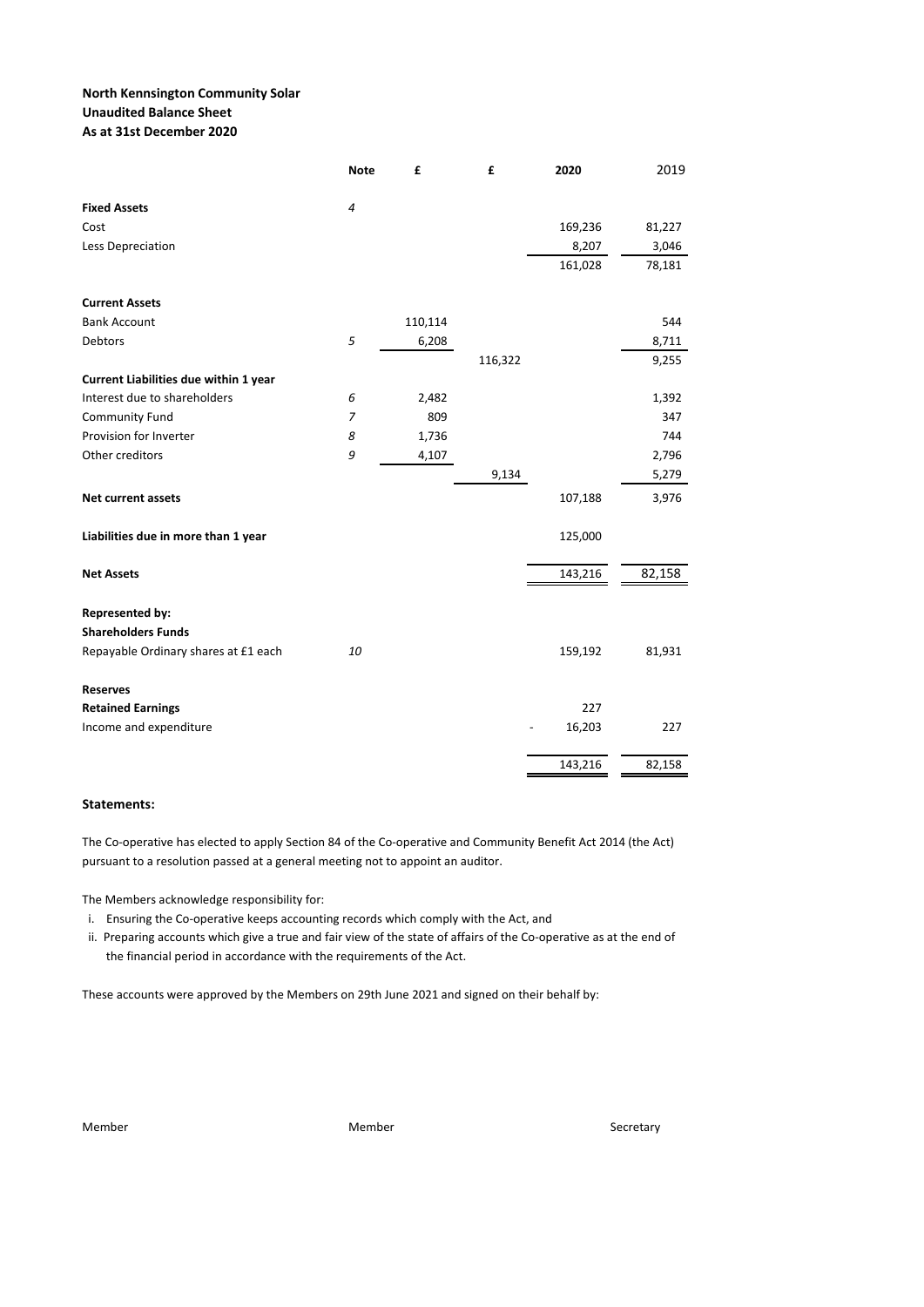# **North Kennsington Community Solar Unaudited Income and Expenditure The period to 31st December 2020**

|                                                   | 2020   | 2019  |
|---------------------------------------------------|--------|-------|
|                                                   | £      | £     |
| Income                                            |        |       |
| Feed in tariff                                    | 4,087  | 3,195 |
| Direct sale of electricity                        | 2,281  | 4,833 |
| <b>Total income</b>                               | 6,368  | 8,028 |
| <b>Expenses</b>                                   |        |       |
| Operating                                         |        |       |
| Insurance                                         | 687    | 333   |
| ASL                                               | 157    | 105   |
| Provision for Replacement Invertor                | 992    | 744   |
|                                                   | 1,837  | 1,182 |
|                                                   |        |       |
| Legal and Setup costs<br><b>Development Costs</b> | 10,028 | 1,835 |
|                                                   | 10,028 | 1,835 |
| Others                                            |        |       |
| Shareholder Interest                              | 2,366  | 1,639 |
| <b>CEEF</b>                                       | 150    | 100   |
| Depreciation                                      | 5,161  | 3,046 |
| Management Fee                                    | 3,029  |       |
|                                                   | 10,706 | 4,785 |
| <b>Total expenditure</b>                          | 22,571 | 7,801 |
| Income less expenditure for the year              | 16,203 | 227   |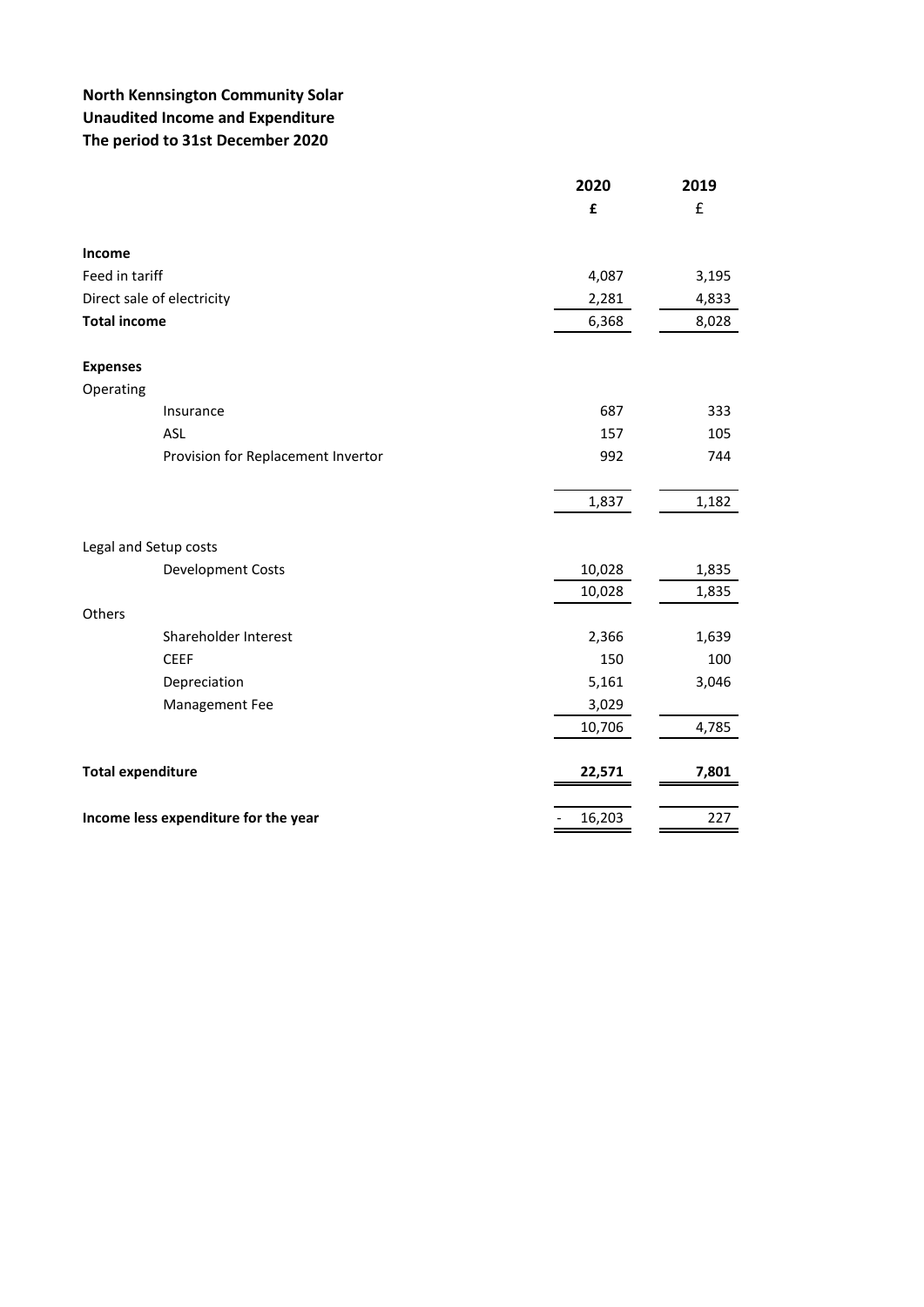## **North Kennsington Community Solar Notes to the Unaudited Accounts For the period ended 31st December 2020**

#### **Note**

#### **1. Background**

The Co-operative was registered on 6th July 2018. It was dormant until November 2018 when a share offer was launched. The solar array was installed in March 2019. It started generating electricity from April 2019.

### **2. Directors' interests**

The Directors during the period and their interest in the ordinary, fully paid share capital were as follows:

**£**

| Afsheen Kabir Rashid | 250 |
|----------------------|-----|
| Dave Fuller          | 150 |
| Felix Wight          |     |
| Toby Laurent Belson  | 1   |
| Neil Grant           | 250 |

No Director received any remuneration during the period. (2019:Nil)

#### *3.* **Accounting Policies**

#### **Accounting Conventions**

These accounts have been prepared under the historical cost convention and in accordance with the Financial Reporting Standard for Smaller Entities (effective April 2008).

#### **Income**

Income represents the value of sales and services net of VAT.

#### **Fixed Assets**

Depreciation has been provided on a straight line basis at a rate estimated to write off the value of the asset over its useful life.

Solar array **- 20 years** 

| 4. | <b>Fixed Assets</b>                  | 2020    | 2019   |
|----|--------------------------------------|---------|--------|
|    | Cost                                 | £       | £      |
|    | As at 1 January 2020                 | 81,227  |        |
|    | Additions during the period          | 88,008  | 82,988 |
|    | Third Party Contributions            |         | 1,761  |
|    | As at 31st December 2020             | 169,236 | 81,227 |
|    | <b>Accumulated depreciation</b>      |         |        |
|    | As at 1 January 2020                 | 3,046   |        |
|    | Charge for the year                  | 5,161   | 3,046  |
|    | As at 31st December 2020             | 8,207   | 3,046  |
|    | Net book value at 31st December 2020 | 161,028 | 78,181 |
| 5. | <b>Debtors</b>                       | 2020    | 2019   |
|    |                                      | £       |        |
|    |                                      |         | £      |
|    | Feed in tariff and export tariff     |         |        |
|    | Direct sale of electricity           | 3,899   | 3,195  |
|    | Prepayments                          | 1,471   | 5074   |
|    | <b>VAT</b>                           | 838     | 442    |
|    |                                      | 6,208   | 8,711  |